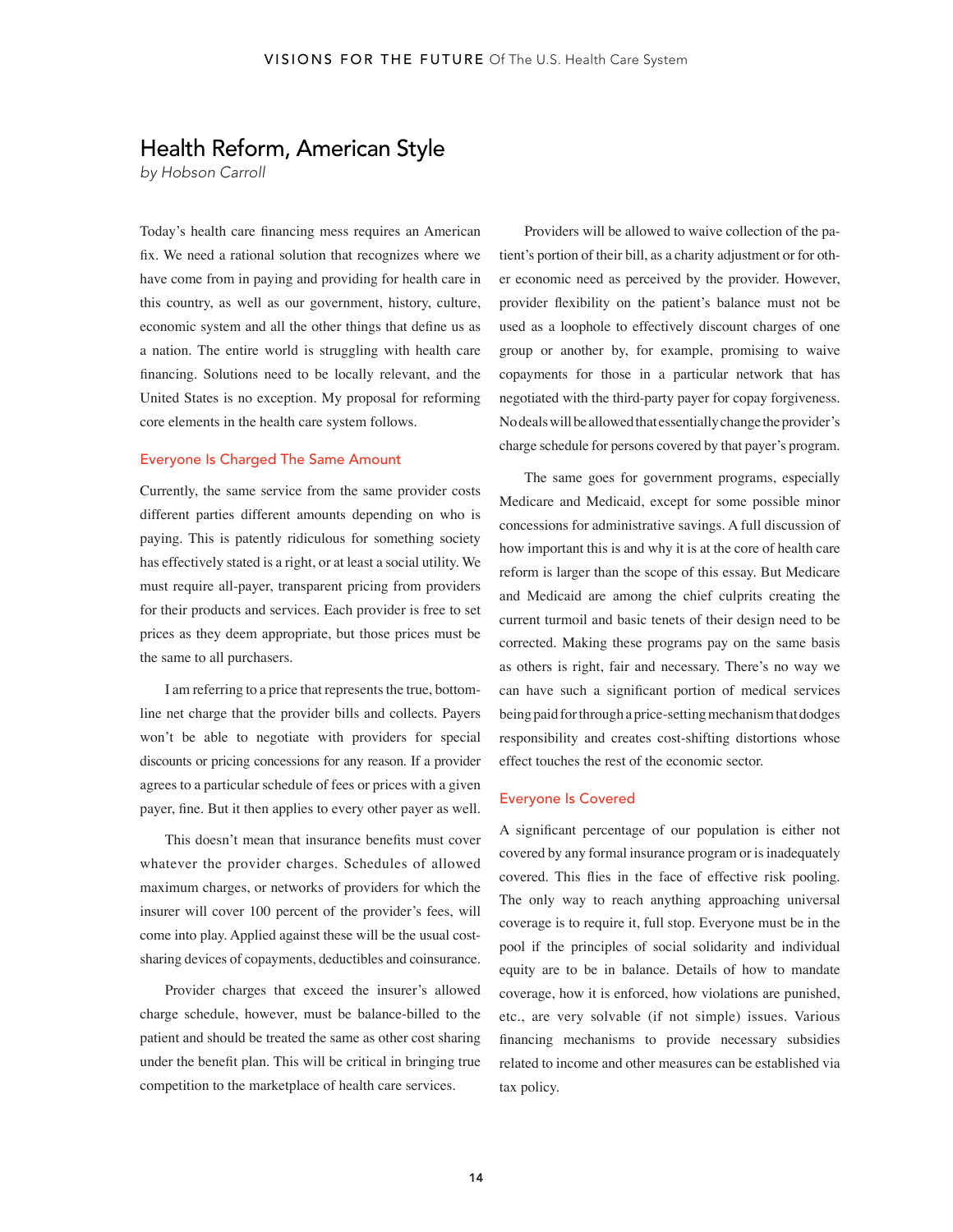#### Health Reform, American Style *by Hobson Carroll*

Choice of coverage essentially should be left to an open and revitalized marketplace, which will grow out of new demand and other changes that I discuss herein. However, coverage must provide at least a minimum level of acceptable and reasonable insurance benefits. This can be monitored through a supervising entity that sets a minimum standard and oversees the demonstration of actuarial equivalence for benefit variations.

## Everyone Is Eligible For Coverage

The current system not only requires underwriting by both group and individual insurers, but also the resulting inherent discontinuities that arise through actuarial discrimination (classification). This not only generates practical, ethical and economic distortions; it also undercuts the idea of pooling, a critical societal tool for managing health care finance. It also creates significant and unnecessary administrative, legal and marketing costs.

In both the individual and group market arena, we must do away with underwriting based on claim history and medical conditions. This will eliminate the need for socalled high-risk pools. To interweave these elements with universal coverage, there will be a need for risk-adjustment programs, such as reinsurance pools that ensure actuarial balance between insuring entities. With anti-selection eliminated, minimized or made equitable across the entire market through universal coverage, underwriting will no longer be necessary and the societal goals of broad coverage and relative equity can be maintained.

## Everyone Receives Fair And Open Insurance Pricing

Pricing transparency must be established within the new insurance marketplace. In particular, mandatory full disclosure of all marketing/sales compensation—in whatever form—should be required for all medical expense insurance. In addition, serious consideration should be given to moving insurance product pricing to some variation of a modified community-rating basis. This can be integrated with changes in the tax system, so as to provide necessary cross-subsidization.

### Everyone Is Taxed The Same Way On Health Costs

We must balance tax policy and health care financing costs by allowing qualified medical expenses, whether out-ofpocket claims or insurance premiums, to be deductible no matter who is paying them. The maximum deductible amount could vary based on taxpayer demographics. Tax policy could be integrated with a subsidy program so as to promote affordability of mandated universal coverage.

Maximum benefit levels for deductibility should be established in conjunction with the valuation of benefit plans against a minimum standard. The definitions of "affordability,""qualified,""minimum,""maximum," as well as other tax policy details are subject to practical resolution. (I recognize that deciding exactly who or what entity makes such decisions will prove to be an interesting challenge.)

Of course, a viable, though just as controversial, alternative is to eliminate any deductibility whatsoever. The key is fairness through consistency.

#### Everyone Has Information

Between "Everyone Is Charged the Same Amount" and "Everyone Receives Fair and Open Insurance Pricing," a foundation is laid for true consumer empowerment in the purchase of health care services and insurance. But there's still a piece missing—rational and efficient management of medical records and measurement of provider quality.

Everyone seems to agree that significant information technology advances are attainable in the health care arena. But writing about it doesn't make it happen and talking is about all that we get from the politicians, academicians and physicians who are active in the current movement for health care reform. Someone with authority needs